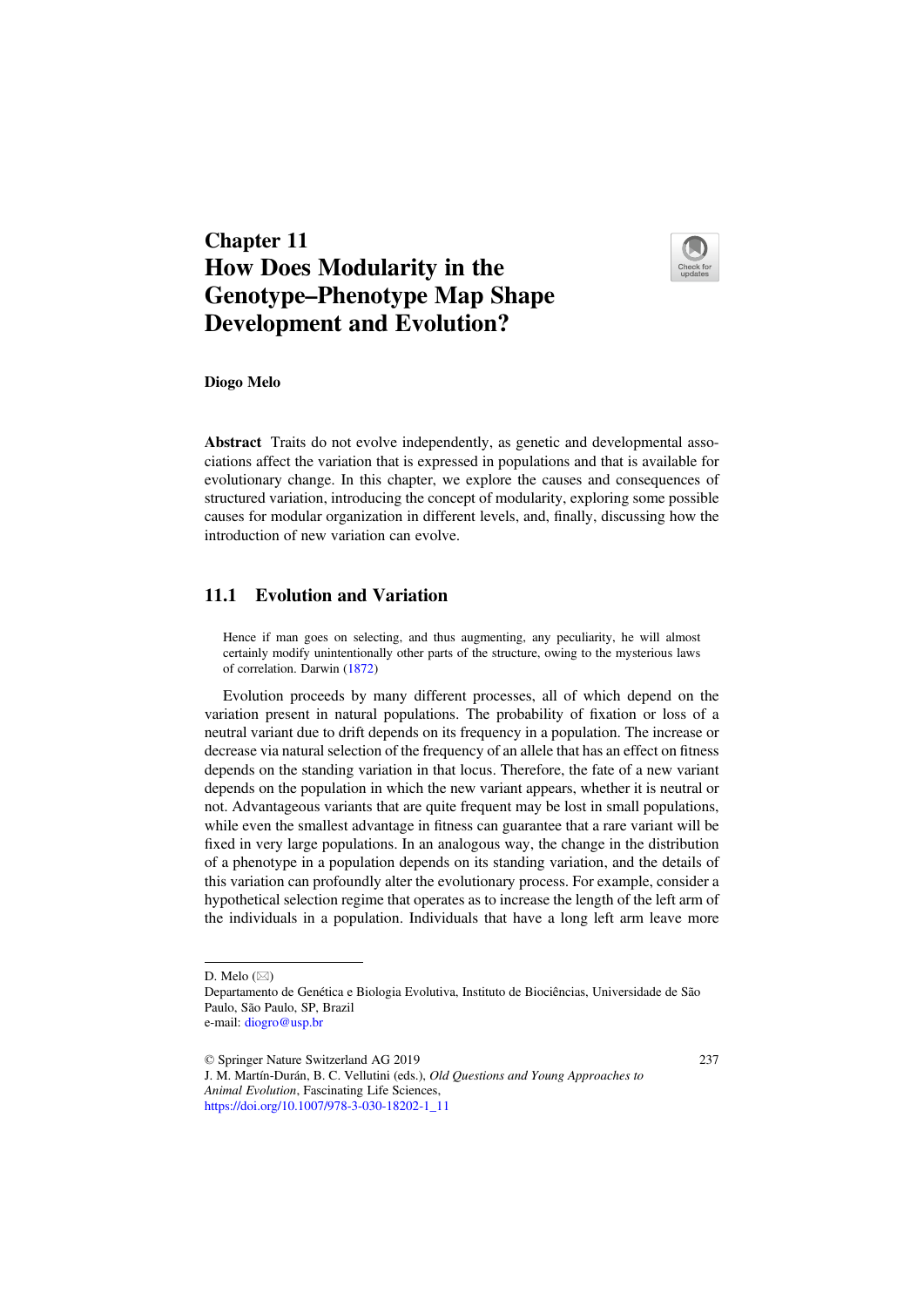238 D. Melo

offspring, and if the trait is heritable, the offspring of these individuals have themselves longer left arms. So, the mean length of the left arm increases due to natural selection, but the right arm is seldom very different from the left arm, and so these long left-armed individuals also have long right arms, and the mean of the right arm also changes between generations, due to a process we now recognize as correlated response to selection (Lande and Arnold 1983). This indirect correlated response happens because left and right arms are genetically correlated, and when the genes for long left arm are passed on to the next generation in large numbers, they are also genes for long right arm, resulting in an evolutionary change in a structure that was not under selection. This example illustrates that, while individuals are composed of multiple parts, these parts are not independent, and how they are related in a population can indeed alter evolutionary outcomes. This is a problem familiar to all animal breeders throughout history (Hazel 1943), as attempts to selectively breed individuals in order to improve some aspect of the populations invariably leads to changes to other aspects. This problem suggests that a more complete understanding of diversification and evolution must somehow include a model for the evolution of the relations between traits.

Phenotypes are always a complicated affair. Even the simplest of biological structures is composed of several different parts and must be created from scratch in each individual, requiring several thousand proteins and molecules to interact in some way. All the different traits in an individual must be formed through development, and the blueprints for this process are encoded in the genome. So, if a phenotype is formed by development, then it must follow that all the variation in these phenotypes in a population must also be created, or at least mediated, by development. There are several sources of variation in biological populations. Some proportion of the variation in a population will be due to differences in the genetic makeup of individuals, while some other part will be due to variation inherent to the development process, some part will be due to environmental differences between individuals, and so on. Because all these sources of variation must be channeled through development, the structure of development imposes constraints in the variation that is ultimately expressed in a population. If the left and right arm share, to some degree, some developmental pathways, variation in these pathways will lead to correlated variation in both arms. The path between genetic variation and phenotypic variation is crucial and can be expressed in the genetic architecture.

# 11.2 Genetic Architecture and the Genotype– Phenotype Map

Genetic architecture is the structure of the relation between genotype and phenotype (Hansen 2006). Genetic variation acts through some sort of developmental process to produce variation in the phenotype. But not all genetic variation will affect the full phenotype of the individual. Some parts of the genome only affect very specific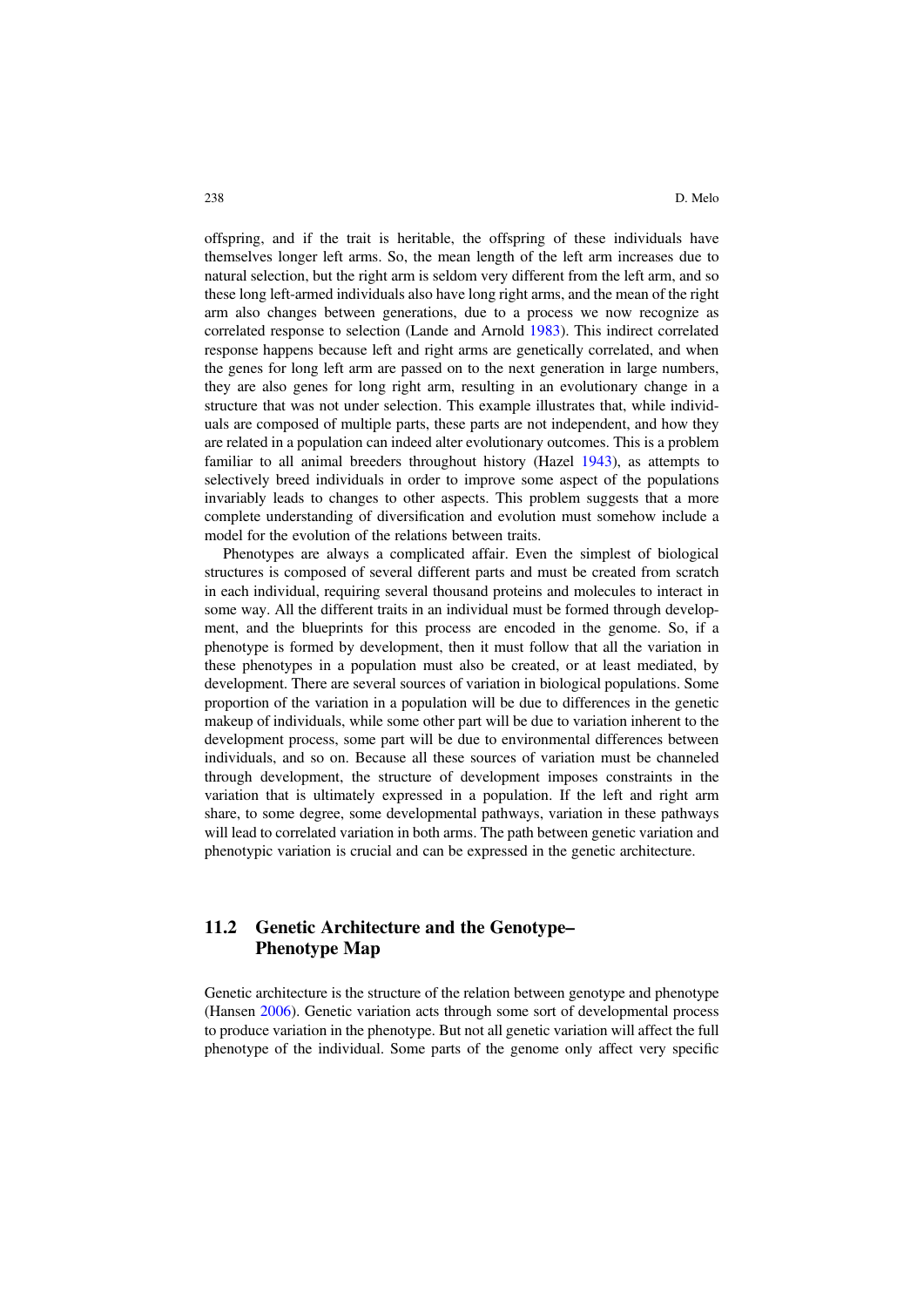phenotypes, while others will have generalized effects in the whole organism. Genetic architecture defines this relation and can have important consequences to the evolutionary process, while at the same time being modified by it.

One way of understanding genetic architecture is by constructing genotype– phenotype maps (GP maps), which are mappings between genetic sequences and phenotypes. Here, phenotypes can refer to a broad range of traits, from exceedingly simple to the mind-bogglingly complex. Perhaps the simplest possible example of a GP map that is still relevant in biology is the secondary structure of an RNA molecule. For a given RNA molecule sequence (genotype), the very simple development of folding the molecule results in a particular shape (phenotype) (Ancel and Fontana 2000). This shape is uniquely determined by the sequence, but different parts of the sequence interact in complicated ways to generate the full final shape. Because of the richness of the relation between sequence and shape, this simple system has been extensively used as a model of evolution (Stadler and Stadler 2006) and indeed presents several properties that we aim to understand in more complex phenotypes, such as modularity and robustness. We can also think of the genetic architecture and GP map of more complex traits, such as behavior, gene expression, skeletal structures, growth, body shape, body composition, and so on. Evolution of these complex traits, composed of several interacting parts, is profoundly influenced by genetic architecture.

We often rely on mathematical models to explore the consequences of assumptions on the structure of the GP map. One of the earliest models of complex phenotypic change, Fisher's geometric model (Fisher 1930), already presented formidable consequences to evolution (Orr 2000). In this model, Fisher assumed a completely pleiotropic genetic architecture. Pleiotropy is the situation where one gene affects more than one unrelated trait, and in Fisher's model, all genes affected all traits. An individual is represented as a point in some high-dimensional continuous phenotype space, with each dimension representing some trait in the individual, and fitness is given by a selective surface with a single optimum. Mutation is represented by a shift in all traits, and this can be interpreted as a vector sum between the initial position and a small random vector representing mutation. This mode of mutation implies complete pleiotropy, as every mutation can potentially affect every trait. Furthermore, this geometric interpretation of mutation gives the model its name. If the individual is not at the phenotypic optimum, a mutation might increase or decrease fitness. If the mutation increases fitness, it can be fixed via natural selection and lead to adaptation, with probability proportional to the increase in fitness. Under this model, Kimura (1983), and later Orr (2000), showed that the rate of adaptation decreases with the number of traits, an effect called "cost of complexity," as more complex organisms would be slower to adapt. This cost appears because, under complete pleiotropy, only a small proportion of random mutations would alter all the traits of an organism in a beneficial way, and most mutations will move the individual away from the optimum. This result was shown to be fairly robust to some possible mitigating assumptions regarding the genetic architecture (Welch et al. 2003) and so posed a difficult mismatch between observation and theory, as complex organisms composed of many traits exist and seem to have no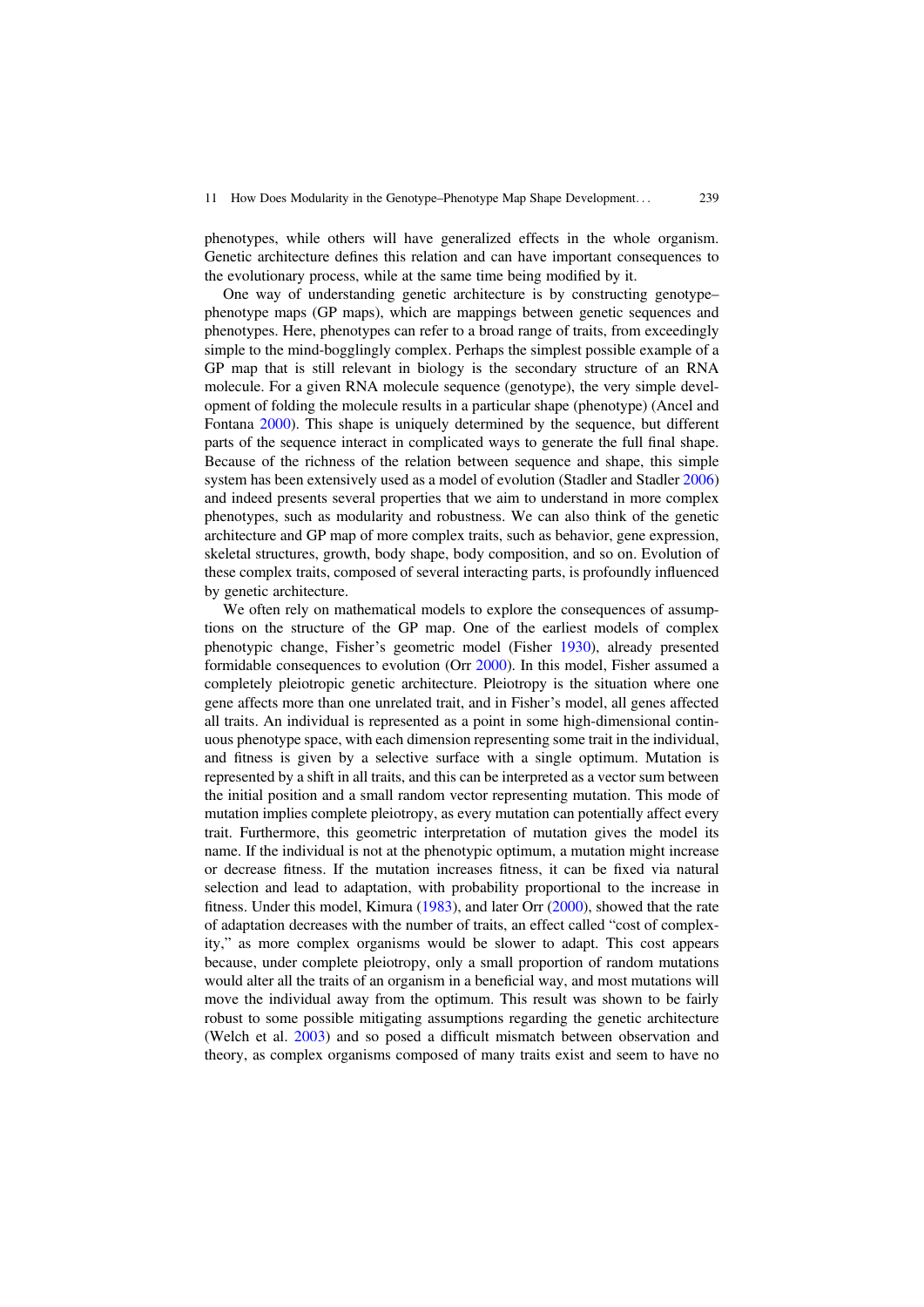problem adapting to many environments, sometimes with remarkable speed (Kinnison and Hendry 2001).

This paradox only became tractable in light of explicit tests of the assumptions of the geometric model, namely, the pattern of pleiotropy in the GP map and its consequences to mutation. In the last few decades, we have begun to experimentally explore the genetic architecture of complex traits using molecular mapping techniques, which allows us to relate genetic variation to phenotypic variation (Mackay 2001). Quantitative trait locus (QTL) studies and genome-wide association studies (GWAS) have allowed us to investigate which variants are related to disease, to improve our agricultural efficiency, to develop optimal breeding strategies, and to further our understanding of the evolutionary process by directly assessing genetic architecture. Using QTL mapping, Wagner and collaborators (Wagner et al. 2008) investigated the assumptions the geometric model made with regard to the GP map and showed that the assumptions of the geometric model are not reasonable. This incongruence between data and Fisher's early model of genetic architecture can be summarized by two key points. First, pleiotropy is not global, and the vast majority of loci affect only a small number of traits. Second, the pleiotropic effect of loci onto a trait does not decrease with the loci's level of pleiotropy. In other words, there is a nontrivial scaling of genetic effects with the degree of pleiotropy. It turns out these details matter a great deal here, and these properties of the genetic architecture of complex traits we were only recently able to quantify experimentally are, therefore, fundamental for the evolvability of complex organisms (Wagner and Zhang 2011). We may ask how these evolvable genetic architectures came to be.

### 11.3 Traits and Modules

It [adaptation of traits] can only be workable if both the selection between character states and reproductive fitness have two characteristics: continuity and quasi-independence. Continuity means that small changes in a characteristic must result in only small changes in ecological relations; a very slight change in fin shape cannot cause a dramatic change in sexual recognition or make the organism suddenly attractive to new predators. Quasiindependence means that there is a great variety of alternative paths by which a given characteristic may change, so that some of them will allow selection to act on the characteristic without altering other characteristics of the organism in a countervailing fashion; pleiotropic and allometric relations must be changeable. Continuity and quasi-independence are the most fundamental characteristics of the evolutionary process. Without them organisms as we know them could not exist because adaptive evolution would have been impossible. Lewontin (1979)

But what are the structural features that make stepwise improvement possible? The key feature is that, on average, further improvements in one part of the system must not compromise past achievements. . . . Wagner and Altenberg (1996)

The very existence of (semi)individualized traits depends on one ubiquitous aspect of evolved genetic architecture and genotype–phenotype maps: modularity. Modularity can be defined very generally as a property of a system whose parts are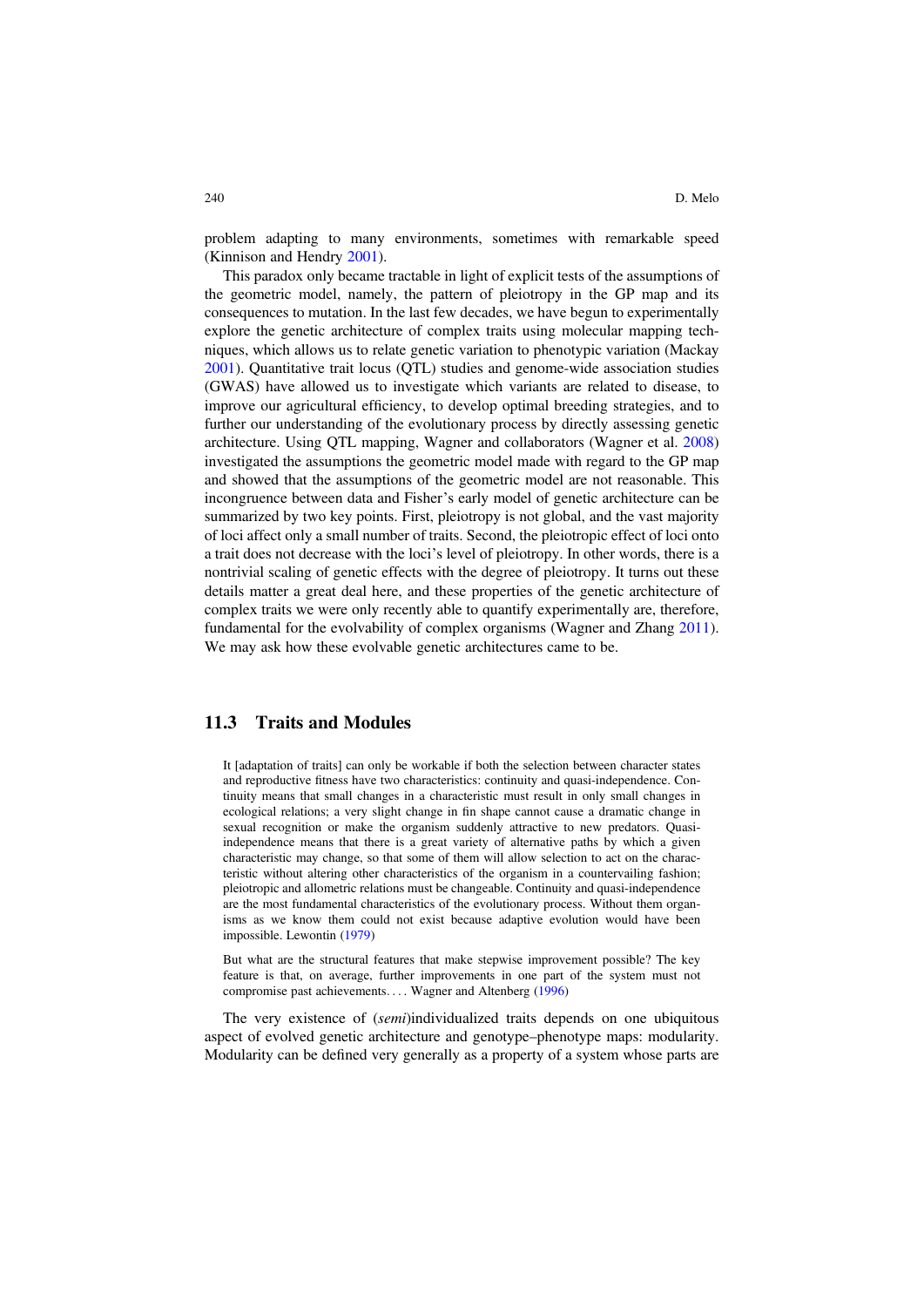assembled into groups which are tightly associated while maintaining a relative independence between groups. In the context of biological organisms, modularity appears at several levels of organization. Traits are, in a sense, modules, recognizable units with relative independence, and indeed Richard Lewontin went so far as to postulate that this subdivision is fundamental to adaptation (Lewontin 1979). The cost of complexity paradox illustrates this nicely: without a genetic architecture that provides some level of independence between traits, adaptation cannot occur. It is not surprising then that these identifiable units we recognize as traits are modified during evolution without severely affecting the rest of the organism, and, accordingly, their independence is reflected in their genetic architecture. Hansen (2003) points out that a modular genetic architecture is not the only way to achieve independent traits, but the observed modular organization at several levels of organization, from gene expression to morphology, suggests a deep underlying principle of organisms (Wagner et al. 2007).

Modularity occurs at several levels, and traits are organized into larger modules, which may, for example, perform a given function or form a structure. Olson and Miller (1958) founded a research project based on the holistic investigation of organisms and their organization into interconnected groups and in their interrelations from the whole individual. Their seminal book championed the idea of morphological integration, which captures the varying degrees of interdependence traits must poses in order to come together into functional units that can then perform the functions that are required of them. Olson and Miller pointed out that we can identify these groups of traits by their correlations, as traits in a functional module should covary together, as a consequence of their mutual requirements for the performance of a function. The importance of these modules to evolution was elegantly posited by Wagner and Altenberg (1996), who brought the idea of a modular architecture as a central concept of biological organization. These modules of correlated morphological traits could then change with relative independence during evolution, while the genetic correlations within modules facilitate a coordinated response to selection, maintaining their function if one of the elements within a module were to be altered (Cheverud 1982, 1984).

The advent of QTL mapping also allowed us to investigate how the relative independence between these sets of traits related to the genetic architecture. Studies in several levels of biological organization show that the genetic architecture underlying these modules is also modular, as the pleiotropic effects of genes are more often restricted to traits within these groups. This is true of gene expression (Hartwell et al. 1999; Segal et al. 2003) all the way up to morphological traits (Mezey et al. 2000). Modularity is also expressed in development, as the several processes involved in the formation of a given trait will also be relatively separate from one another and conceptually different. To see this, we may return to the example of the left and right arm. Both develop separately, and so in some sense, each is formed by a separate developmental module, but both share a great deal of genetic information and tend to evolve and so are the same evolutionary module. However, these relations are not static, as evolutionary and developmental modules can be created or collapsed during evolution. One familiar example of this kind of modular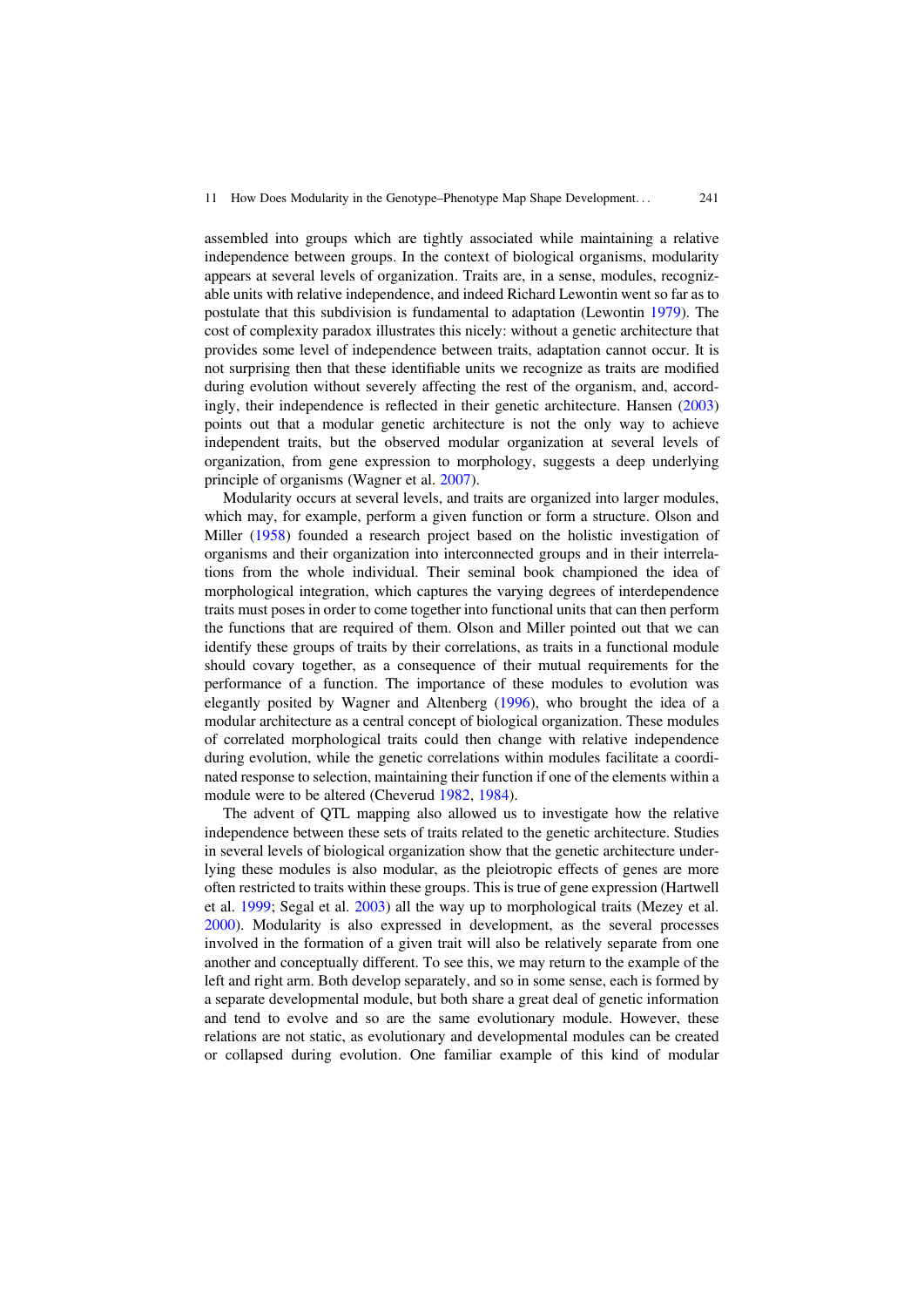reorganization is the case of the association between upper and lower limbs in humans, which became less associated as a result of changes in our mode of locomotion (Young et al. 2010). Changes in the pattern of correlations between phenotypic traits suggest the underlying modular GP map responsible for the genetic associations we observe in populations can be altered by evolution. This realization has important consequences, as we establish a feedback between selection and associations. We now turn to the first part of this feedback.

#### 11.4 Evolution of Modular GP Maps

Advances in QTL mapping have allowed us to probe the genetic architecture and describe the mechanistic basis for the evolution of genetic architecture and the origin of the genetic variation that can allow changes in the GP map. Cheverud and colleges have shown that gene interactions are major sources of variation in pleiotropic patterns (Wolf et al. 2005; Pavlicev et al. 2008). Epistasis, gene effects due to the interaction between different loci, greatly enhances the variational possibilities in natural populations by changing which loci affects which traits. More importantly for our discussion, variation in pleiotropic relations provide the necessary ingredient for us to understand the evolution of modularity (Wagner and Altenberg 1996). The link between function and modules of phenotypic traits suggests that modular organization is an adaptation, and so we focus on selective explanations for the modular organization of genetic architecture. On the other hand, plausible neutral mechanisms for the emergence of modularity in some organizational levels have been proposed in the literature (Wagner et al. 2007; Lynch 2007). Furthermore, since modularity is so general and occurs at different levels of biological organization, it is hard to imagine this property evolved by a single mechanism at all scales, and therefore each kind of association might require different explanations. Perhaps the ubiquity of modularity reflects these different roads that lead to it. Therefore, how modularity evolves remains an open question, and because all of these modular architectures at different levels are already established in nature, the work on the possible causes for its evolution relies heavily in mathematical and computational models.

One of the important problems I have emphasized that is solved by modularity is the need for robustness, in the sense that changes in one part of the organism do not interfere with others. Ancel and Fontana (2000) used a model for the secondary structure of RNA molecules to study the origins of modularity, defined as the independence between different parts of the RNA molecule in the process of melting under increasing temperature. In a modular molecule sequence, secondary structure is lost in the different parts of the molecule (modules) independently, while in a non-modular sequence, the whole molecule continually changes its configuration during melting. In their simulations, stabilizing selection was applied to a population of evolving sequences, based on their secondary structures. This selection for robustness had a number of consequences in the GP map of the sequences. Selected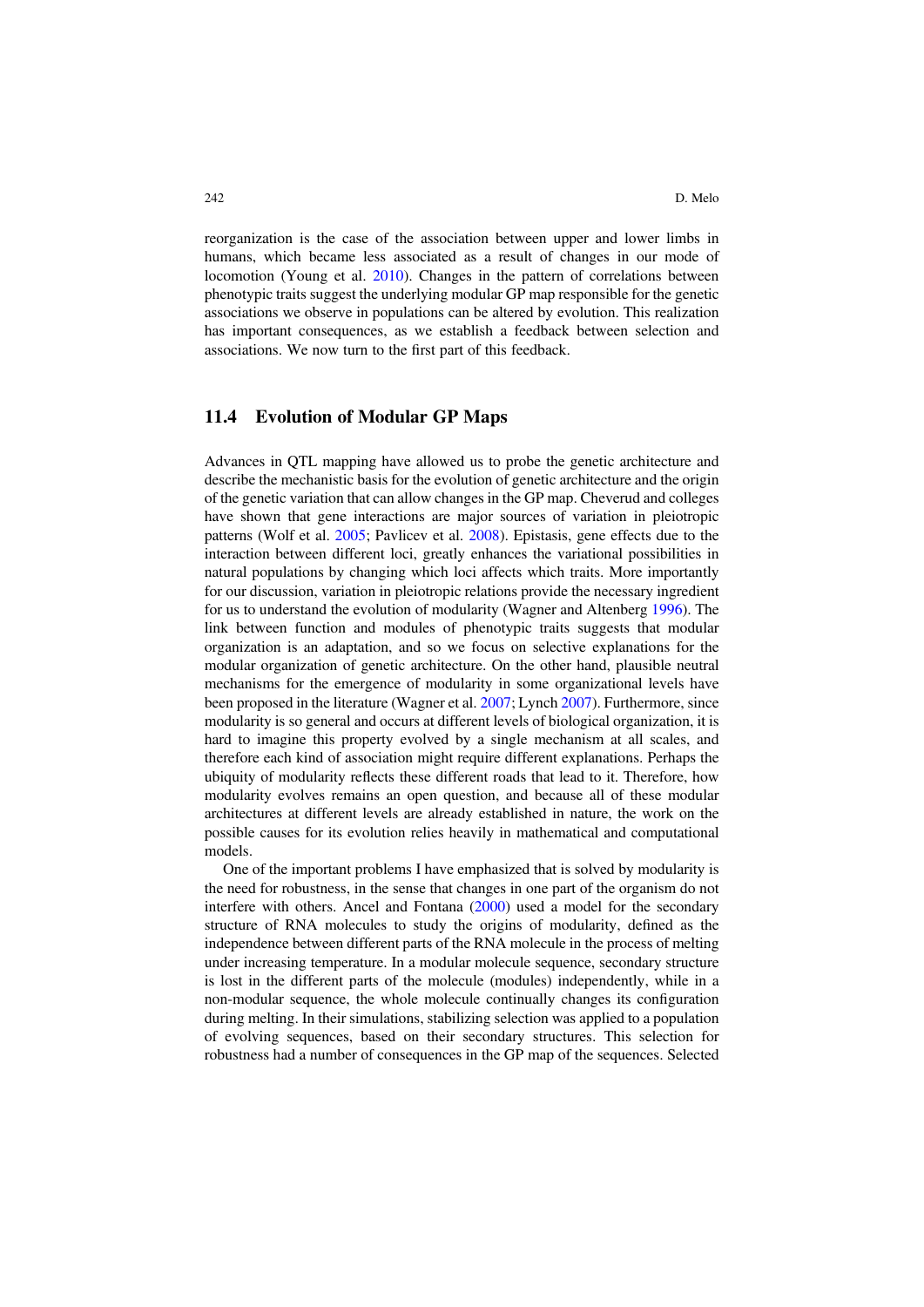sequences were more robust to mutations and showed less phenotypic variation at intermediary temperatures, there was a convergence of phenotypic and genetic variation, and the selected sequences also became more modular (i.e., conformations in different parts of the molecule become more independent). This suggests that direct selection for robustness can lead to the evolution of modularity, but the increase in evolvability due to modularity is not present in this simplified system, so the analogy breaks down somewhat. In any event, it is quite possible that selection for robustness is a driver of the evolution of modularity.

Selection for evolvability has also been proposed as a possible cause of modularity. In quantitative genetics, evolvability is defined as the available variation for the response to selection, and Pavlicev et al. (2011) proposed a model based on the existence of genetic variation for the association between two traits. This variation was expressed in the form of an additive Mendelian polymorphism for the correlation between two traits in a population. Homozygous individuals for one allele show high correlation between the two traits, while homozygotes for the other allele show no correlation, and the heterozygotes show intermediary correlations. Selection was modeled deterministically using the response to selection equation from quantitative genetics theory (Lande 1979). Under this model, selection for coordinated evolution of the two traits (simultaneous increase or decrease in the value of the traits) leads to the fixation of the allele encoding high correlation, and corridor selection, when one trait is held constant and the other traits are selected for increase, leads to the fixation of the allele encoding low correlation. In these two scenarios, the allele that provides the highest amount of variation in the direction of selection is fixed, and so selection increases evolvability by either integrating or separating trait variation. We observed a similar effect of directional selection in a fully mechanistic model, in which pleiotropy and gene effects were allowed to change via mutation in a large population of simulated individuals. Using this model, we were able to show in Melo and Marroig (2015) that stabilizing selection and drift are not viable candidates for the emergence of modularity in complex phenotypes composed of many traits. Stabilizing selection was theoretically a possible driver of modularity (Lande 1980; Cheverud 1984) and has been shown to be effective in a small number of traits (Jones et al. 2007, 2014), but the structure of high-dimensional variation prevents stabilizing selection from being efficient for multiple traits. This difficulty appears because stabilizing selection is very efficient at increasing within-module correlations, but not efficient at reducing between-module correlations, so modules can't form. We looked at the effect of directional selection in the covariance structure and the pattern of pleiotropic relations (Melo and Marroig 2016), we see that directional selection is a powerful driver of modularity, and traits that are selected in the same direction in the simulations rapidly become more associated than traits that are selected in different directions. Also, we show that corridor selection can create complex patterns of correlations, as traits under directional selection become more associated within themselves, while traits under stabilizing selection maintain an intermediate level of correlation, and the correlation between these two groups is reduced. In all simulation, the changes in the correlation structure are due to selective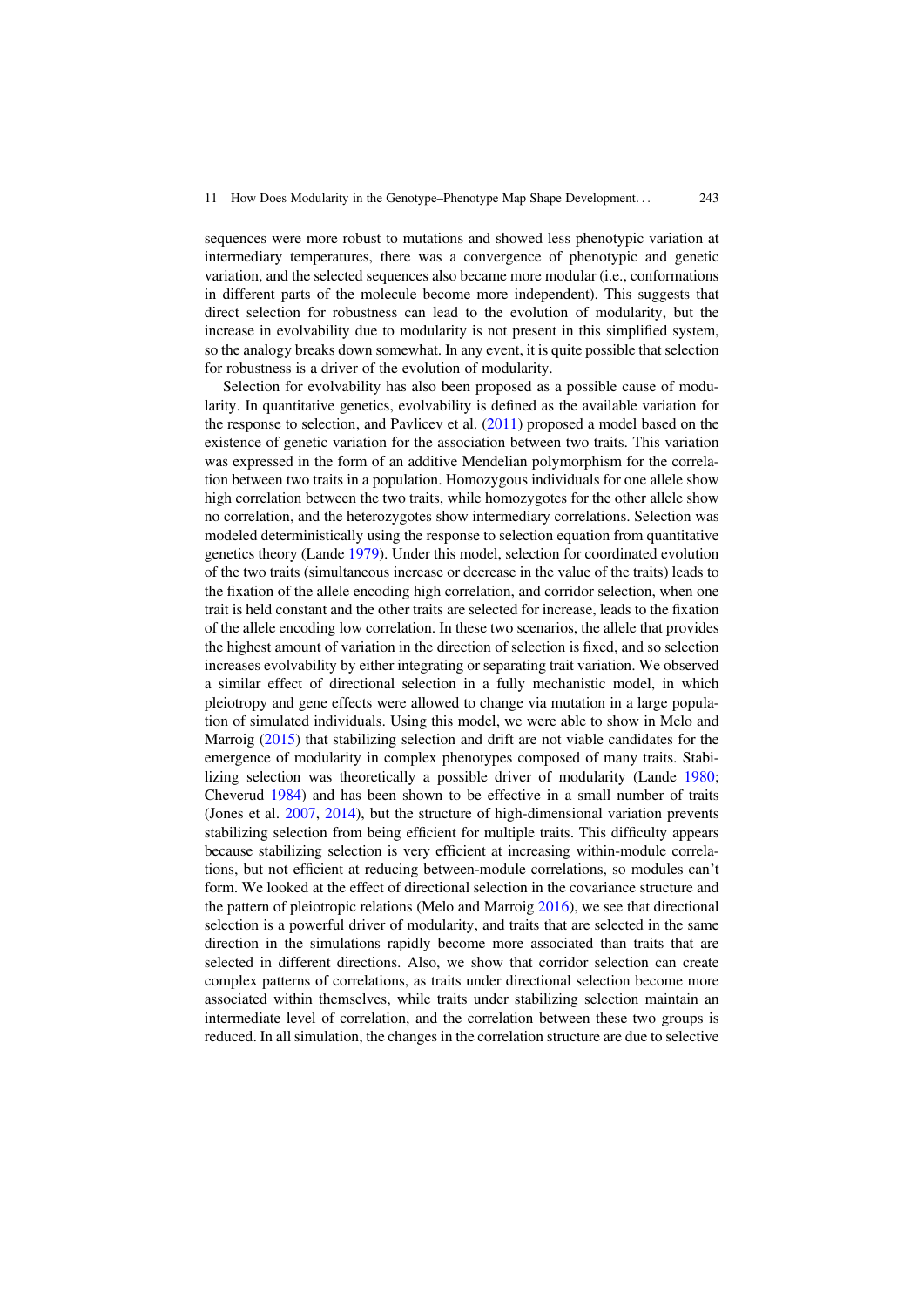changes in the GP map, in which pleiotropic relations are altered by selection, increasing evolvability.

Moving to some non-morphological traits, selection for more than one function has also been shown to promote modularity in gene regulation networks, while single objective networks were more integrated (Espinosa-Soto and Wagner 2010). This is somewhat analogous to the continuous traits case we discussed above, where different parts of the system become adapted to one function. These modular regulation networks are also more stable and robust. Interestingly, when working with neural networks, selection for multiple objectives was not sufficient for creating modules in work done by Clune et al. (2012). In their simulations, in addition to the selection for multiple outputs, the neural networks only became modular with the addition of a cost for connections between nodes of the neural network. While only suggestive, this provides a possible explanation to why modularity and not other pleiotropic organization that provide evolvability (see Pavlicev and Hansen 2011 for examples) are more common in nature: there could be a cost to maintaining high levels of pleiotropy, even if not in the form of low evolvability.

All the models we have seen so far treat development as a black box that does not influence modularity, which is clearly a rather strong simplification. In an attempt to include the complications of development, Watson et al. (2014) use an ingenious strong selection weak mutation model that allow them to include explicit developmental interactions to the GP map. In this model, both the initial (embryonic) traits and the interactions between these traits in all phases of development are under genetic control. At each step of development, new interactions add complexity to the final adult phenotype, and this adult phenotype is exposed to selection regimes that can change every few thousands of generations. Traits in this model tend to become more associated throughout development when they are selected in the same direction in all selection regimes and become independent when they are selected in different directions. Also, selection for different independent modules can lead to developmental interactions that allow composition of these modules to form novel morphologies that were not the initial selected states, an emergent form of complex organization. We now turn to these emergent properties of modularity that can profoundly facilitate adaptation.

## 11.5 Modular Variability

Evolvability is the genome's ability to produce adaptive variants when acted upon by the genetic system. This is not to say that the variants need to be 'directed' (Foster and Cairns 1992) for there to be evolvability, but rather, that they cannot be entirely 'misdirected,' that there must be some small chance of a variant being adaptive. The situation is analogous to obtaining a verse of Shakespeare from monkeys banging away on typewriters. Typewriters make this far more likely than if the monkeys had pencil and paper. The type-writers at least constrain them to produce strings of letters. Similarly, the genotype-phenotype map constrains the directions of phenotypic change resulting from genetic variation. Wagner and Altenberg (1996)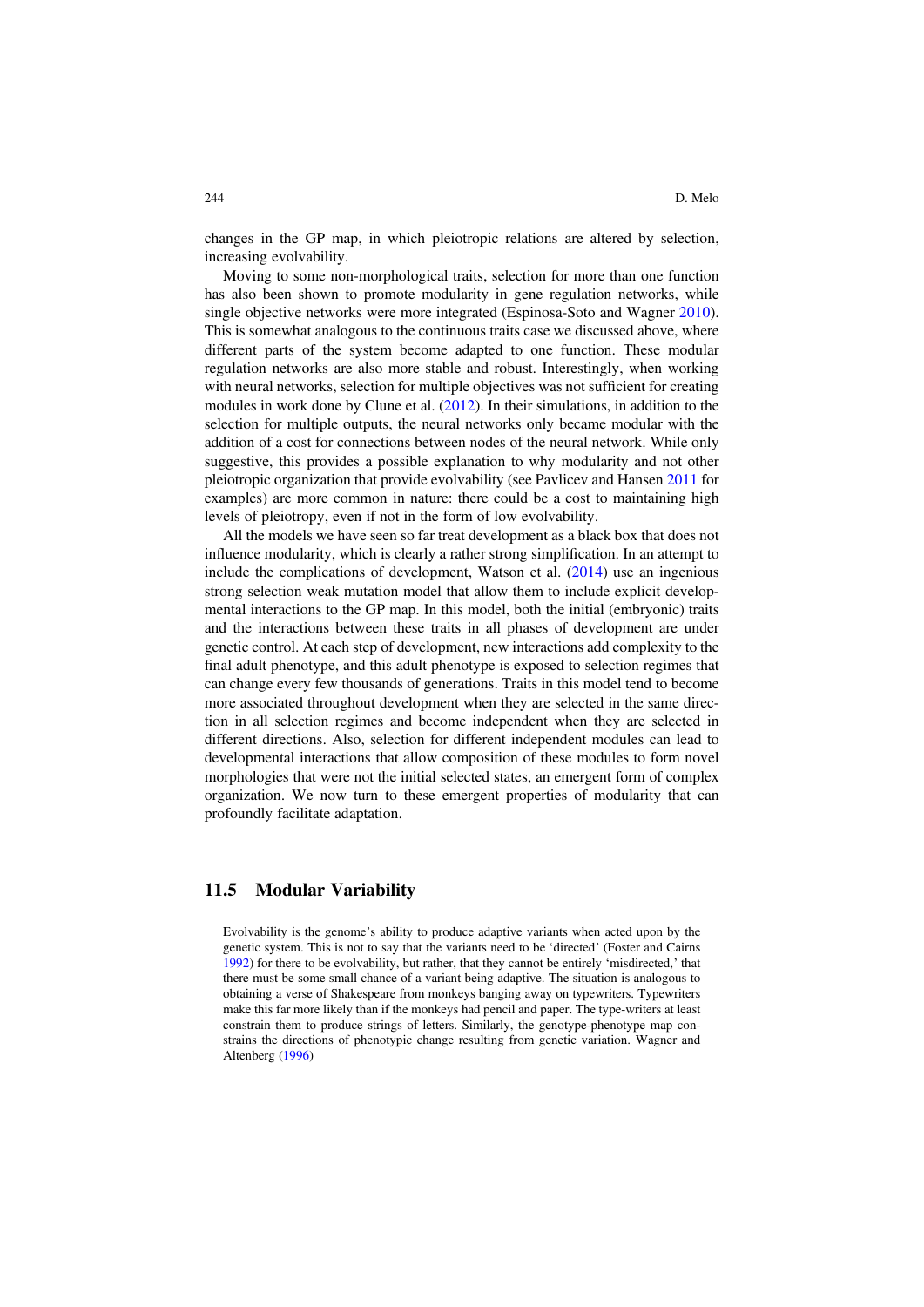#### 11 How Does Modularity in the Genotype–Phenotype Map Shape Development. . . 245

Perhaps the most interesting consequence of the modular structure of the GP map and development is the effect this organization has on variability. Günter Wagner has often drawn the distinction between variation and variability (Wagner and Altenberg 1996). For our purposes, variation refers to the expressed differences between individuals in a given population: how different are they, or how differences between individuals are correlated. Using variation we might predict how a population evolves under drift of natural selection or make inferences regarding variational modules. Variability, on the other hand, refers to the ability of the population to generate variation. Wagner likens variability of an organism to the solubility of a substance. Solubility does not refer to the physical state of being in solution but instead to a property that a given substance has that defines how it behaves when in solution. Likewise, a population of genetically identical individuals has no genetic variation, but still has variability, defined by its mutational properties. (For example, new mutations could have correlated effects on many traits due to shared development and genetic architecture.) Variation present in populations that is available for selection must ultimately come from mutation. We are often told that mutation is random, but this is a rather strong simplification. In what sense are mutations random? Dan Graur (2015, p. 34) points out that mutations are not random with respect to genome position or mutation type and that mutational effect on fitness are species specific, gender specific, developmental stage specific, and several other nonrandom conditions. The only way in which mutations are random is in that the probability of a given mutation is the same regardless of whether it is advantageous, neutral, or deleterious in the individual in which it appears (Luria and Delbrück 1943). The key point is that new mutation can be structured by variability, and so new variation can also be structured. In quantitative traits, we can describe and quantify variability by using the mutational matrix, the covariance matrix of mutational effects. This can be done experimentally using mutation accumulation lines, measuring the correlation between phenotypic changes that appear in these lines due to mutation. We expect that, under some general conditions and given enough time, the genetic variation in a population come to mirror the mutational matrix (Lande 1980; Cheverud 1984; Jones et al. 2007). The form of the mutational matrix, and of variability in general, depends on the GP map and on development, as traits that share pleiotropic genes or developmental pathways will be jointly altered by mutations. So, all the results we have seen on selection altering GP maps have consequences to variability and to the introduction of new variation in natural populations.

Models for the evolution of the mutational matrix in quantitative traits reveal the possibility for interesting dynamics. Jones et al. (2014) used an individual-based model with epistatic interaction to study the evolution of the mutational matrix. Epistasis is important because it opens the door for complex interactions and can lead to variation in mutational correlations. Under their model, the mutational matrix of two quantitative traits evolves to match the selection surface matrix, and so new mutations are biased by past selection. Consequently, variation that is introduced by mutation tends to respect the past selective surface, and if this surface is stable, new mutations have a lower probability of being deleterious. This kind of reorganization of variability also appears under directional selection in the model from Pavlicev and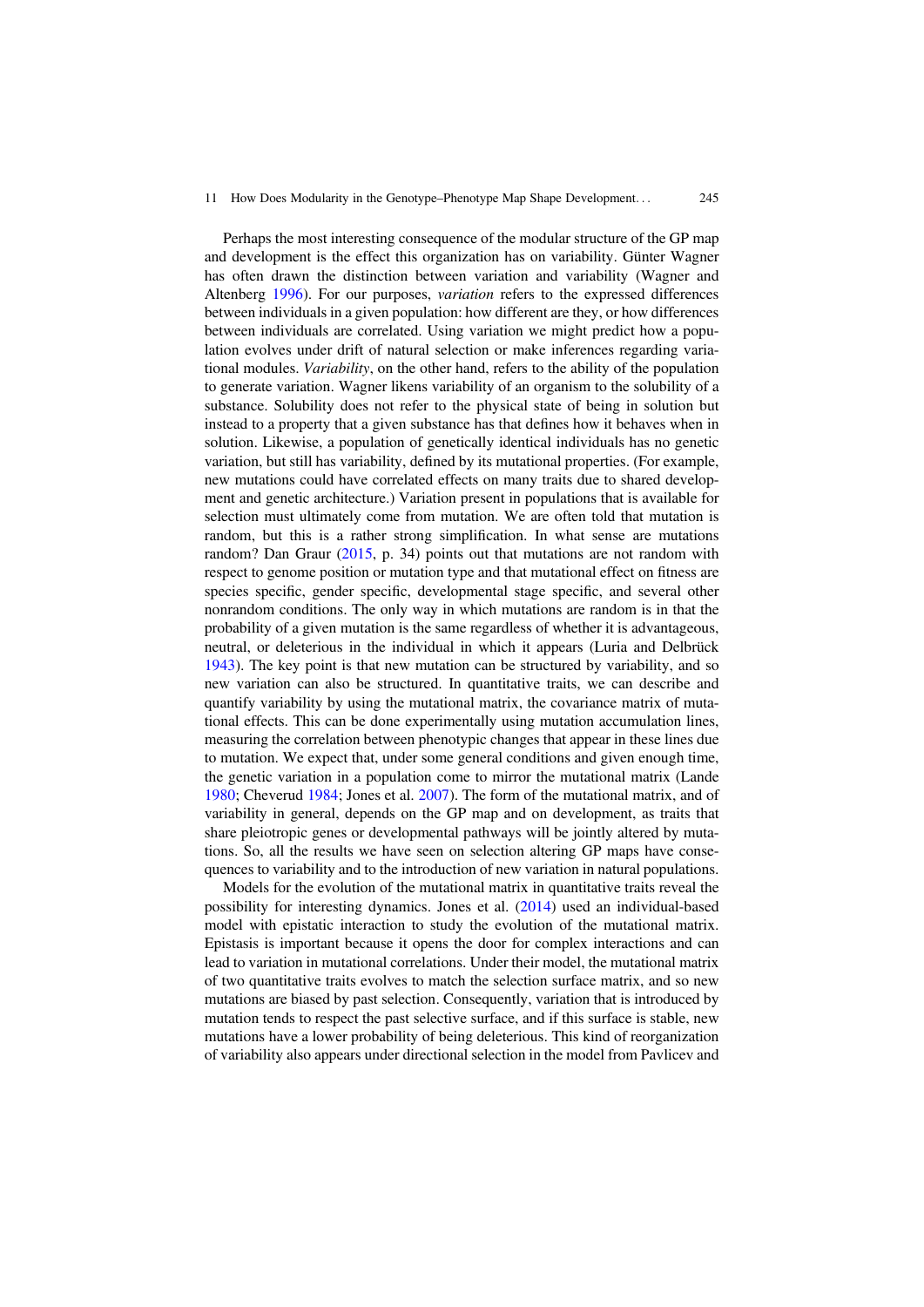Hansen (2011) and in Draghi and Wagner (2008), which uses a different scheme for the evolution of pleiotropic relations and trait associations.

While these mathematical and computational results are remarkable, they are difficult to explore experimentally. Epistasis and allele interactions have been shown to contribute significantly to the phenotypic covariation in complex traits (Cheverud et al. 2004; Wolf et al. 2005, 2006; Pavlicev et al. 2008; Huang et al. 2012), but we still lack a deep understanding on how this variation is explored by natural selection and evolution. However, recently studies in natural populations and artificial selection have begun to uncover the effects of selection on covariation. Working with morphological skull traits, Assis et al. (2016) (in natural populations) and Penna et al. (2017) (in artificial selection experiments) have shown that variation can indeed be reorganized in the direction of selection, increasing potential future evolvability, the same kind of effect observed in simulations in Pavlicev et al. (2011) and Melo and Marroig (2015). Conversely, several studies have documented the opposite effect, in which directional selection acts in a more traditional manner in multivariate traits, eroding the genetic variance in the direction of selection (Walsh and Blows 2009). Careau et al. (2015) carefully documented this effect in behavioral traits in mice using a large selection experiment, in which response to selection plateaued after several generations of selection. These differences might be explained by differences in the genetic architecture of these two different types of traits, but more detailed studies are certainly needed.

# 11.6 Phenotypic Space and Concluding Remarks

This remarkable feedback between selection, variation, and variability suggests a deeper consequence of the structure of the GP map and phenotypes. Most of our understanding and descriptions of phenotypes assume that the space in which phenotypes exist is continuous, Euclidean, and that we can measure how close two phenotypes are using a natural distance measure. In this framework, we rely on carefully chosen adaptive landscapes to explain why some portion of the phenotypic space are not explored and to account for the emergence of modularity. If not for selection, this framework implicitly places no limitations on the possible phenotypes of organisms. Stadler et al. (2001) provide a different perspective, wherein phenotypic space is such that simple Euclidean distances do not make sense (like the surface of Earth at large scales), and phenotypes are not restricted only by selection but also by development and genetic architecture. In this space, distances depend on genetic proximity and the GP map, thus limiting the set of paths that the mean phenotype of a population can take. In this view, modularity and robustness and several other unexplained complexities in phenotypic evolution are a reflection of the underlying metric imposed by the GP map. A simpler and less encompassing version of this idea was already present in the quantitative genetics literature. For example, Lande (1979) explicitly stated that a population's distance to an adaptive peaks should be measured in genetic variance distance, not morphological distance,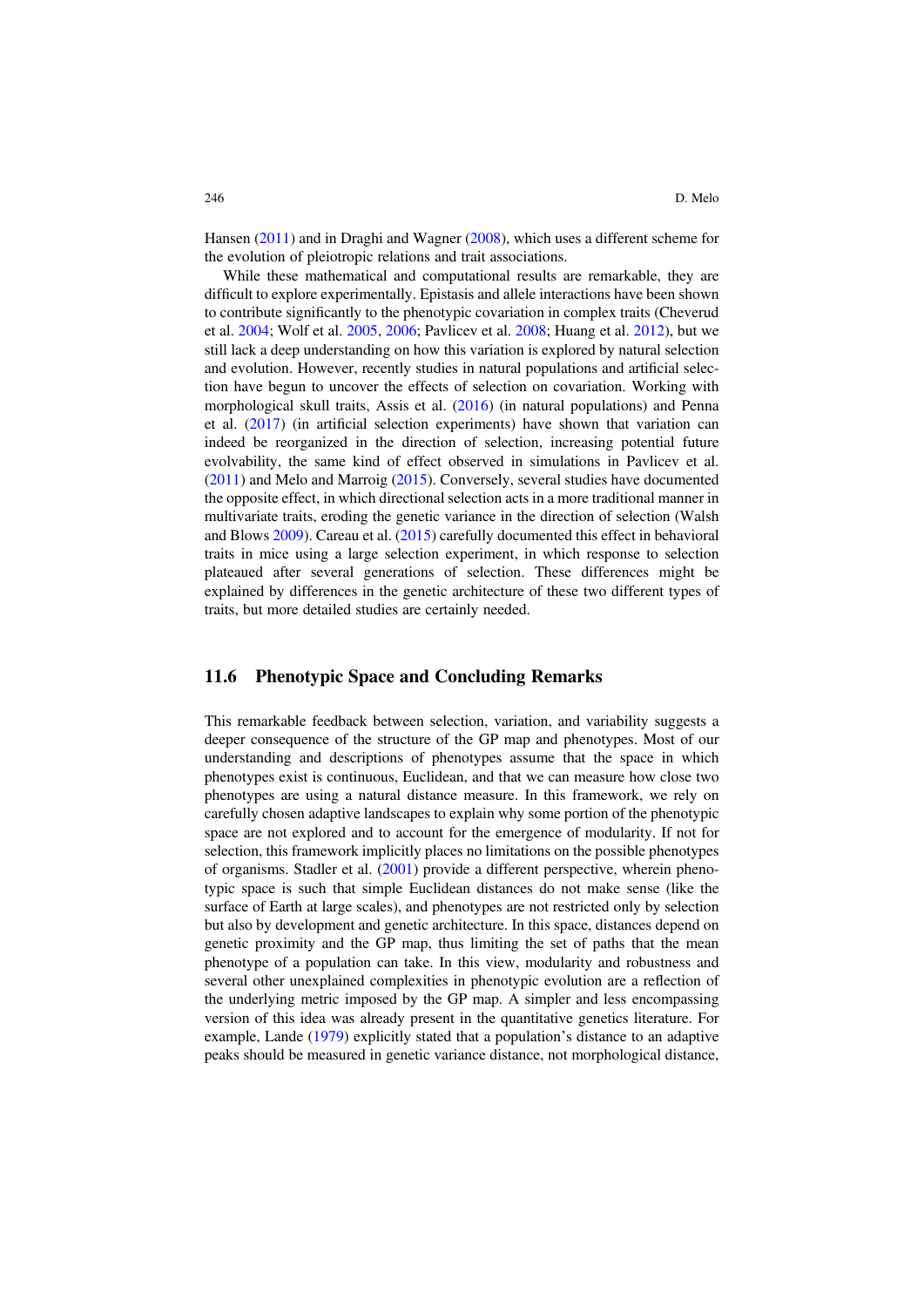and see Steppan et al. (2002) and Melo et al. (2016) for an exploration of the macroevolutionary consequences of this fact.

#### **Glossary**

- Complex phenotype Multivariate phenotypes, composed by several interacting traits and controlled by several loci. Gene expression, body composition, and skeletal structures are examples of complex phenotypes.
- Epistasis Changes in phenotype caused by interactions between two of more loci.
- Genetic architecture The structure of the relation between genotype and phenotype. Which regions of the genome affect which phenotypes.
- Genetic effects How a particular allele is expected to change the phenotype of an individual in relation to the population mean. This can depend on the population allele frequencies, other alleles, or the environment.
- Genotype–phenotype map The mapping between a genetic and phenotypic variants.
- Modularity A pattern of association between parts where some groups of elements are strongly interrelated among themselves, and elements belonging to different groups are weakly interrelated.
- Pleiotropy The phenomenon in which an allele affects multiple distinct traits.
- Variation and variability Variation refers to the realized differences between individuals in a population, while variability is the ability to generate this variation.

#### References

- Ancel LW, Fontana W (2000) Plasticity, evolvability, and modularity in RNA. J Exp Zool 288 (3):242–283
- Assis APA, Patton JL, Hubbe A, Marroig G (2016) Directional selection effects on patterns of phenotypic (co)variation in wild populations. Proc R Soc B Biol Sci 283(1843):20161615
- Careau V, Wolak ME, Carter PA, Garland T Jr (2015) Evolution of the additive genetic variancecovariance matrix under continuous directional selection on a complex behavioural phenotype. Proc R Soc B Biol Sci 282(1819):20151119
- Cheverud JM (1982) Phenotypic, genetic, and environmental morphological integration in the cranium. Evolution 36(3):499–516
- Cheverud JM (1984) Quantitative genetics and developmental constraints on evolution by selection. J Theor Biol 110(2):155–171
- Cheverud JM, Ehrich TH, Vaughn TT, Koreishi SF, Linsey RB, Pletscher LS (2004) Pleiotropic effects on mandibular morphology II: differential epistasis and genetic variation in morphological integration. J Exp Zool B Mol Dev Evol 302(5):424–435
- Clune J, Mouret J-B, Lipson H (2012) The evolutionary origins of modularity. Proc Biol Sci 280 (1755):20122863